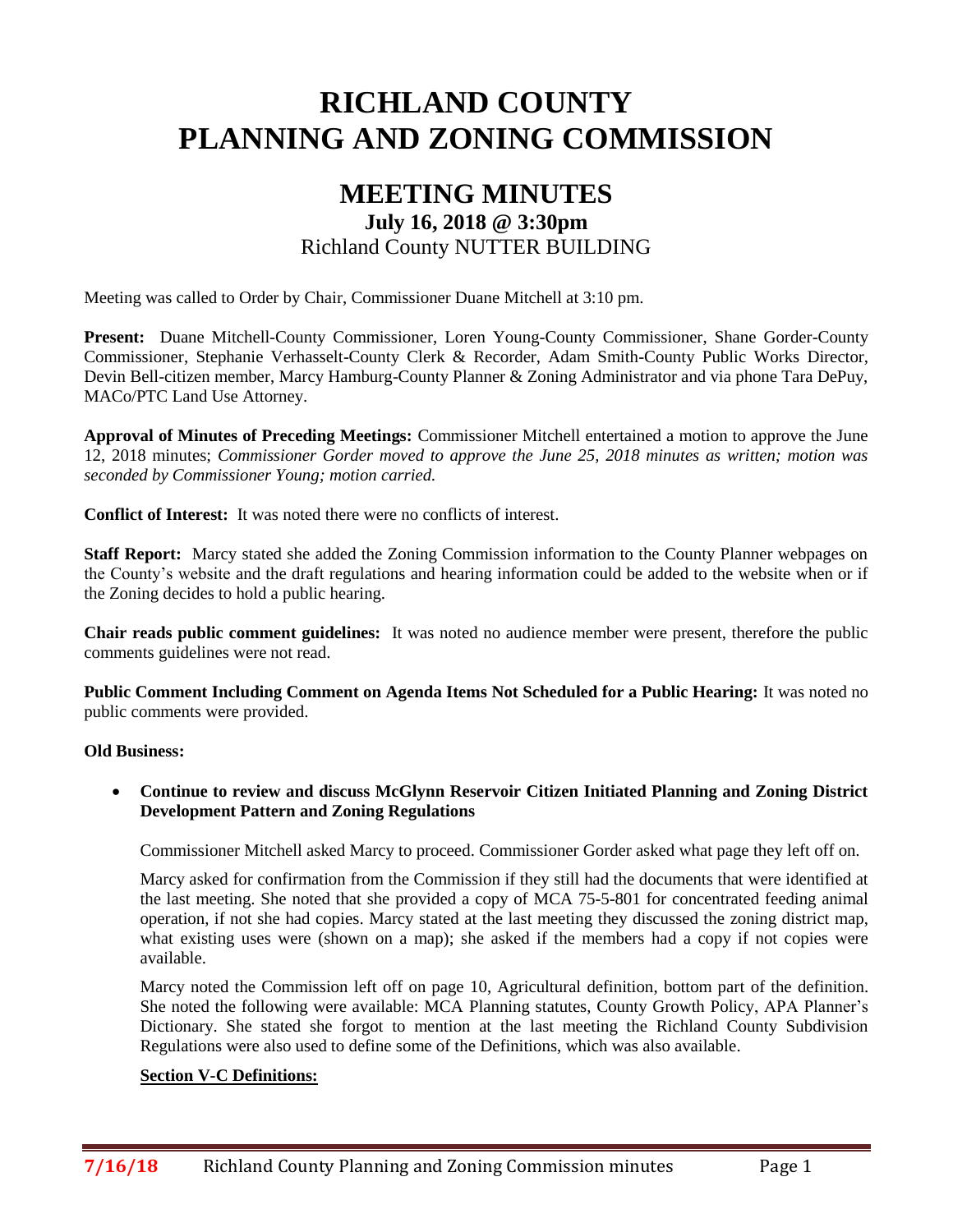*#1. Agricultural Use* - Marcy stated the first part of the agricultural definition was adopted by the County, in the Growth Policy and County Subdivision Regulations. The Commission left off on the bottom portion of the agricultural definition.

Commission Gorder noted when they left off there were comments from the public on the definition (CAFO) and the wording; he asked Devin if he remembered what was said, if they were going to stay with the MCA code wording or if they were going to change it. Marcy read "Agricultural uses does not include the raising of livestock under the requirements …" She said anything that was not defined by the MCA definition would be allowed; she asked if they wanted to change to allow the medium sized ones.

Devin asked then under #3 the large anything under 1,000 veal calves would be allowed? Marcy said they would want to take a look at the numbers in the medium requirements; she went over the numbers listed in the MCA code for a medium sized operations. Devin stated when they were talking with everyone, everyone was looking at the 1,000 number for cows, when they had the meeting with the landowners, and it was Scheetz (Richard) that said maybe they should just follow the CAFO requirements. He said in talking with the landowners a few of them, the big thing they want was cattle, to be able to have up to 1,000 cattle; they really didn't care if there were swine or turkeys in there. But if it was easier to just make a statement like "Agricultural use include up to 1,000 mature dairy, beef cows, veal calves, 100 horses, 1,000 sheep, 500 swine" they could throw the numbers out then get rid of the code or they could follow it. The big thing is people want beef cattle number up there.

Adam asked if they're doing a 1,000 confined animal feeding operation, they're supposed to be permitted by DEQ; members agreed. He has a problem with just making the numbers whatever they want to be that this (referring to MCA 75-5-801) supposedly was based off of some science, how much of an impact they would have to the water shed, and that's exactly what the Commission is trying to protect in the Intent; Commissioner Mitchell agreed. Adam stated his opinion is it should stay in the regulations as it is written, they have to be permitted by DEQ. The Commission is trying to protect the watershed with all the other rules and this is the Intent. He didn't know if they should just throwing numbers out there, it would contradict what they are after.

Commissioner Mitchell asked how big a feed lot could be to not be reviewed by DEQ review. Adam said it have to be smaller than the smallest number of a medium sized one, so they would be looking at 300 cattle. Marcy said it is 200 for a medium sized one. Adam noted that was for dairy cows. Devin asked what it would be for other; Adam, it looked like 300; Devin agreed that was what he understood.

Marcy asked Tara if there was an existing farm or cattle operation already out there and if they had more than what would be allowed they would be grandfathered in; Tara, yes but if they dropped below then they would have to comply with the regulations.

Devin stated there were no feedlots out there right not; there is one just outside of the district area, he didn't know if that would even be considered a feedlot, space wise, what they have is some grazing land so maybe it is not even considered a feedlot.

Adam said he tried to do some research on it.

Marcy said if it is a commercial business they would be able to apply through a conditional use permit, she asked Tara if that was correct, if they left the definition in the regulations would it eliminate them altogether? Tara said they have a commercial use and they are not grandfathered in and it's not allowed use then they would have to apply for a conditional use permit; but then they would be limited by the numbers; so if you are saying that agricultural uses does not include large then they could not go up over the 999 cows.

Devin asked what is keeping them from calling it large; both Tara and Marcy said there was nothing, it was up to the Commission. Devin said he would like to go with large (to not include them); some of the Commission members agreed. He went on to say then if they have to follow the DEQ rules, that's State mandate. Devin said in talking with the neighbors they didn't seem too worried about a 55,000 turkey ranch; Commissioner Gorder stated they didn't have the climate for them. Devin thought the swine would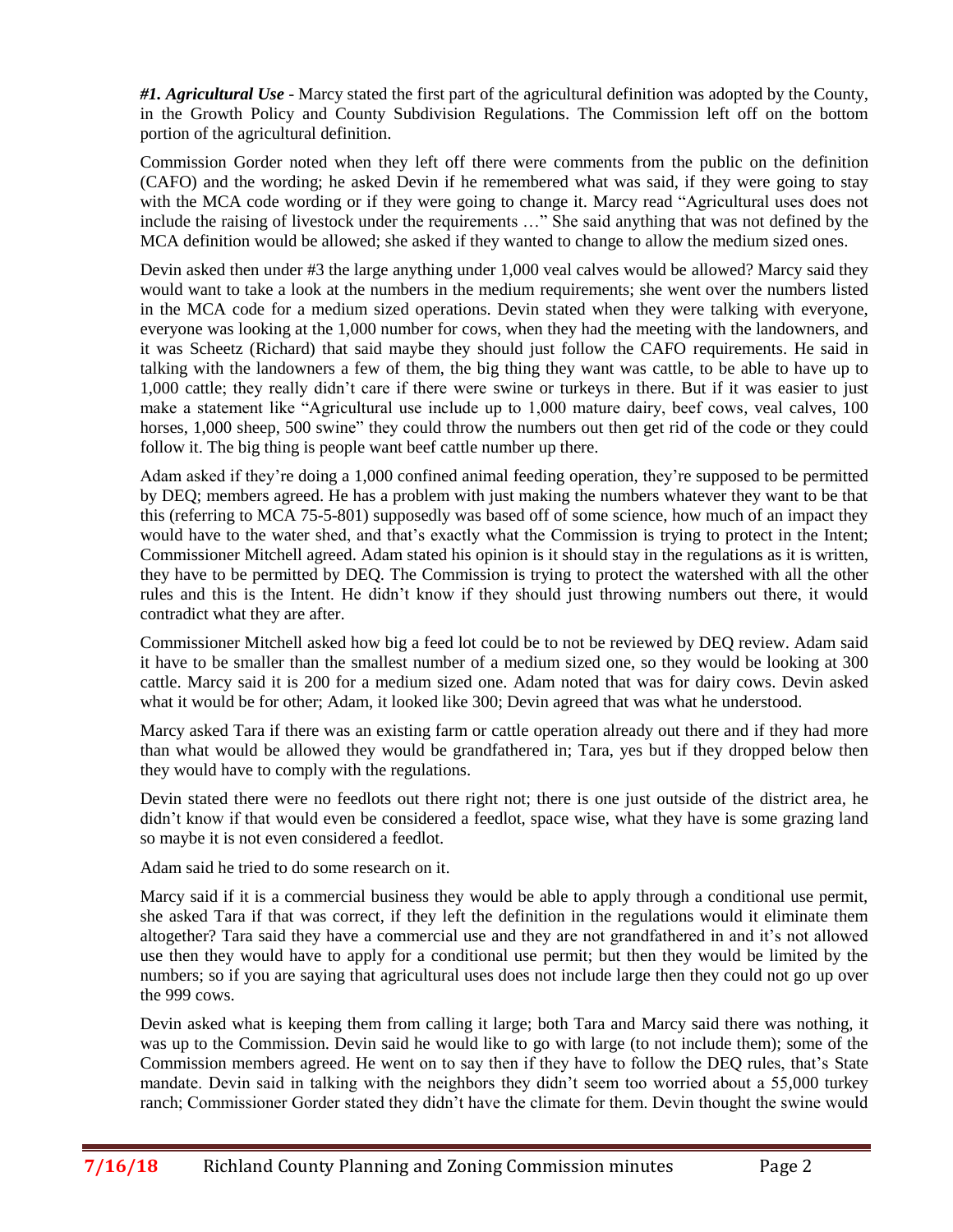be a little issue but no one showed any concerns, it seemed people don't mind the smell of animals, than they do about garbage.

Commissioner Gorder stated as it's written right now, it's not defining large or medium; he said they would need a motion to. Marcy clarified they wouldn't need a motion as the regulations are only a draft; she said if the Commission is okay with identifying it as large, she suggested adding the word "large" is in the second line where it states "…requirements of a large concentrated….", she then read the statement as it would be written; this would eliminate the large CAFO and would allow medium ones. Devin asked for clarification, then it would eliminate the large; Marcy yes, but it would allow the medium sized ones. Devin asked what if they wanted to allow the large; Marcy recommended removing this whole paragraph; Adam agreed they could remove the whole thing. Marcy agreed if they removed it then any size operation would be allowed. Commissioner Gorder stated it was what they wanted; Devin agreed. Marcy asked for clarification, if the Commission wanted to remove the whole thing; Commissioner Gorder agreed. Devin said he could keep talking to all the neighbors up there, to see what their feelings are, the few he talked to that's what they said. Marcy asked the Commission again if everyone was okay with removing the last paragraph from the definition of agricultural.

Commissioner Mitchell said the ones they would be zoning out may raise an issue with it, like Adam said they're trying to protect the pond but they would have a feedlot above it. Devin stated if they are large then they would have to meet the DEQ requirements. Commission Mitchell said that is what those guys are saying, that they are meeting DEQ requirements. Gorder stated it's a double edge sword. Commissioner Mitchell went on to say what they are saying is they have better system than what they have with all the liners, cement and all, so he didn't know; they don't trust DEQ.

Marcy commented on what she is hearing is some of the Commission members are for it and some aren't. Commissioner Mitchell in his opinion it should go down to the medium instead of a large because then it would keep them down under a l,000 at 999. Devin asked so if you go to medium size then it's 999, correct; others agreed that was correct; Devin went on to say he would be fine with that. Commissioner Gorder stated they would only be one animal short from the 1000.

Marcy asked again if the Commission would be okay with the way she worded it earlier, so that it does not allow for a large operation, she then re-read "Agricultural uses does not include the raising of livestock under the requirements of a large concentrated animal feeding operation(s) pursuant to Montana Code Annotated (75-5-801, MCA)." Commissioner Mitchell asked if it put a restriction on a medium then; Devin it would put the restriction on large. Marcy stated it would allow medium. Commissioner Mitchell stated for clarification then it would allow medium and it put a restriction on the large. Devin stated he would be fine with it; it also appeared the other Commission member were okay with it.

Commissioner Gorder asked Tara if it was correct the way they understand it? Tara said yes, it would allow medium but not large.

Marcy went over the following definitions:

*#2. Agricultural Water Uses Facility* - the definition was from the Growth Policy and Subdivision Regulations. The Commission members appeared to be okay with the way it was written.

*#3. Allowed Uses* - Commissioner Mitchell said it's the district regulations, Marcy agreed. The Commission members appeared to be okay with the way it was written.

*#4. Bed & Breakfast* - The Commission members appeared to be okay with the way it was written.

*#5. Buildings* - Marcy said even though they would not be regulating buildings, they still want to define it. Devin asked about building heights. Marcy said if they put in building heights then they would be regulating buildings. Devin asked about structure height? Marcy said again if they put in the height then they would be regulating buildings; then they would want to add in requirements on how high, distance and things like that. She said they (Tara and her) were under the understanding it was not what the group wanted; they didn't want to regulate how to build a building, and where they could be placed; just the use.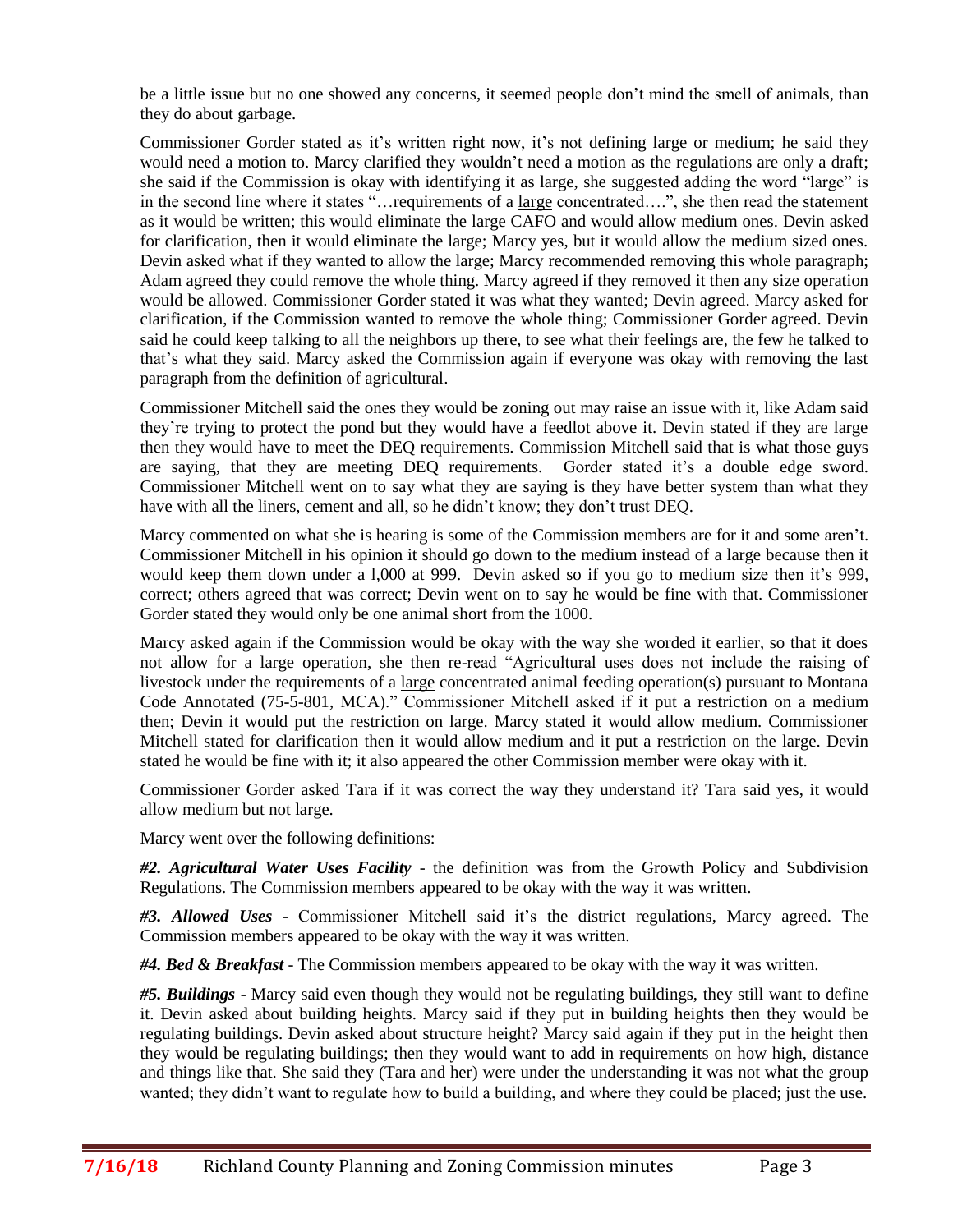Devin said he thinking of something that would obstruct someone's view, example a dirt mound a 100 feet in the air, that these people are thinking about, can you say structure. Adam said not with the way it is written, not right now. Devin asked they not be over 50 feet or something similar, or is that forming an opportunity for a lawsuit. He asked if it could say we didn't want a structure over 50 feet high? Stephanie didn't think a dirt mound would fall under it (buildings, structures). Commissioner Young asked if you could create a new one, and call it aggregate over-burden, Devin said maybe not call it a building but add a new definition. Marcy said she didn't think it would be considered a berm, maybe a mound of dirt.

Commissioner Gorder asked Tara if she had seen anything in zoning, like around Gallatin County with the heights of the gravel or dirt mounds. Tara stated she did not think they regulated it because the gravel was only temporary. She looked at it and said if they wanted to put a height restriction it would have to be in Section VII, added a new subsection like (h), after Land Division; they would put in something that would restrict the height of a building berms, whatever it is. She is not sure what the definition would be, that it would be more of an actual regulations.

Commissioner Young stated he believed they would have big piles of aggregate over-burden and top soil, the piles could be incredibly high. Tara stated they could in the regulations could say any permanent buildings or whatever they want to call it; the gravel going to be high but it's going to up and down. Commissioner Young said they can't get much over aggregate over-burden and top soil. Commissioner Gorder asked if 20 feet for slope and grade, on page 20, it would go from surface to horizontal. Adam said he didn't know, Commissioner Gorder thought the wording could be slope and grade. Adam suggested having Tara or Marcy see if there are any other examples where it might have been done. Devin thought when he was looking on-line in the city there were height requirements, he thought they could have for anything, whether it's a building. Adam said in the cities there are, city zoning is setup more to restrict (regulate) those types of buildings.

Marcy asked if the Commission would like her to check into. Commissioner Gorder said having both Marcy and Tara to check into it to see if there is some wording that could be used and where it would be added, to talk about top soil, over-burden, gravel. Commissioner Young said he thought it should be overburden and top soil, because the over-burden could be massive. Commissioner Mitchell said it would depend on deep they would have to go. Commissioner Young said they could have the piles a 100 foot high. Adam stated at the landfill the County has a couple good sized piles for over-burden. Commissioner Mitchell didn't know if they were over 100 foot, 25 or 30 feet; the thing is if they have house on the other side all they'll see is dirt. Adam stated he wouldn't like to look at dirt all day long. Marcy thought it might come under slope and grade, man-made slope and grades. She said she would check into it. It appeared the Commission members agreed.

Marcy did not think it would fall under buildings; buildings are more of a structure. Devin and Commissioner Mitchell stated there are also structures, it does say "Any structure supported by columns and walls…"

*#6. Commercial Use*: Marcy asked if the members were okay with the wording. Commissioner Gorder asked if it was out of our code. Marcy said it was out of one of the sample regulations. Commissioner Gorder asked about the definition for the county's Building Permits, if it matched. Marcy asked if the County has a definition for Commercial Use in the Building permits? Commissioner Gorder said he didn't know. Marcy said she would check with the Building Inspector, to make sure. Adam asked if it was defined in the County Subdivision Regulations; Marcy said she didn't think it was, the definition was from one of the sample regulations and out of the Planner's Dictionary.

Devin asked that if someone had a home business, the way this read, they would have meet the conditional use requirements. Marcy said if it is an existing one it is grandfathered in, if it's a new one they would have to meet the definition and the requirements. Devin stated so if some lady was selling candles out of her home she would have to a condition use permit. Adam stated it does say on #8 (page 14) they are allowed; Marcy agreed. Adam said there is a discrepancy with the footage, it says 3,000 square feet, and in Home Occupation it says 1,000. Devin agreed it would need to be changed.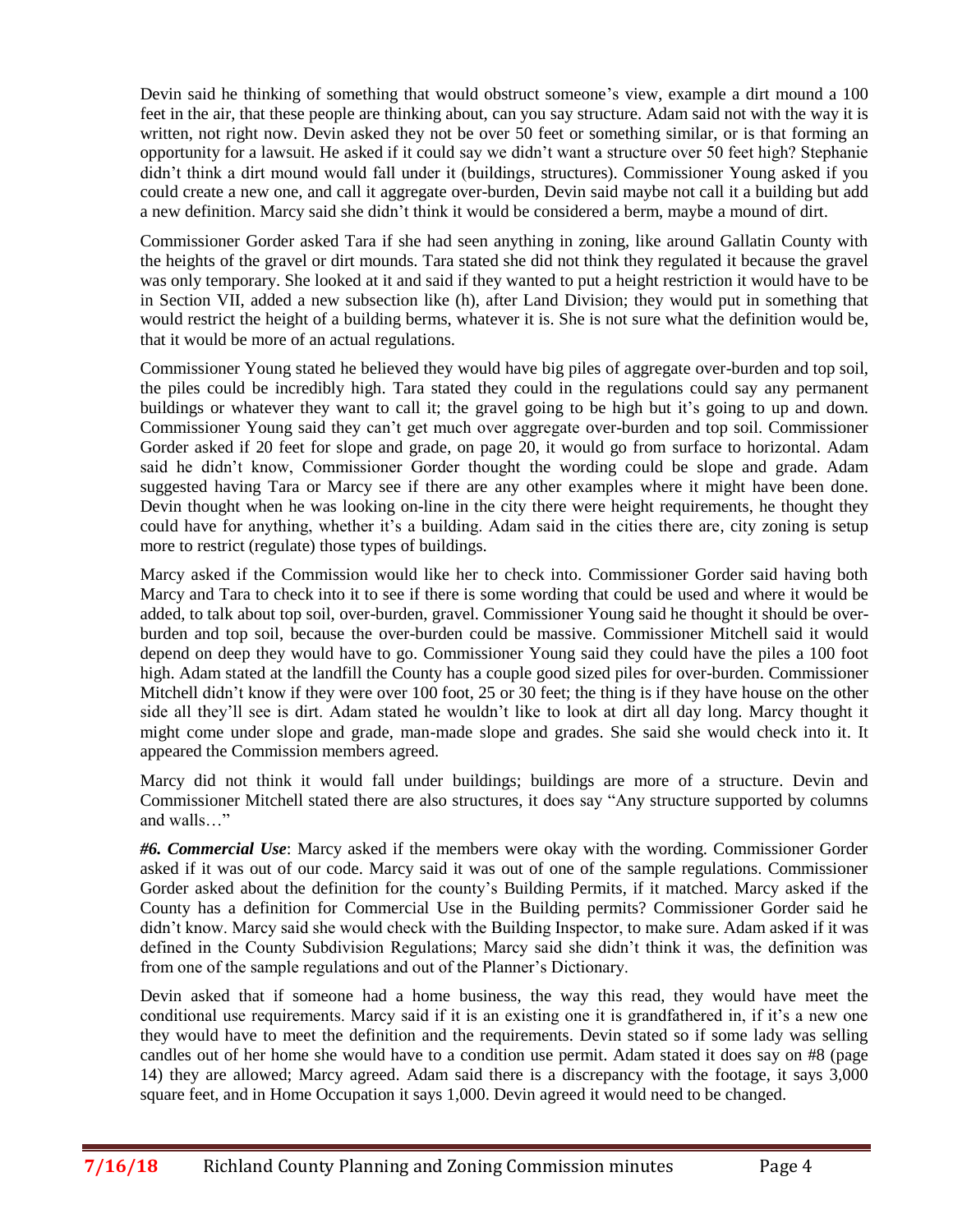Marcy asked if the members if they were okay with the wording for Commercial Use, and she will check with the Building permit, Codes, Inspector to see if there is a definition; it appeared the Commission members agreed.

*#7. Communication Towers* – Marcy stated this definition came out of the Planner's Dictionary. Commissioner Gorder asked how they could define the height between a communication tower and an over-burden pile. Commissioner Young noted there were towers up there already. Commissioner Gorder agreed, his concern is if the new ones would have to follow the requirements. Commissioner Mitchell read the definition. Marcy asked if it could be for berms? Commissioner Gorder and Devin both said you would be dealing with the height. Commissioner Gorder said they are trying to put in a height restriction. Commissioner Young said they would probably go higher than that. Devin asked how it should be worded that towers are allowed without meeting a height restriction. Marcy said they are an allowed use, there would be no restriction on them. Commission members agreed they are an allowed use. Commissioner Mitchell thought the towers would be controlled by the FFA, if that is an emergency area they be so high; Commissioner Young, they have to have a beacon. Devin asked if they had a height requirement would the towers be exempt from the way the regulations read, because it's an allowed use. Marcy said that was the way she understood it.

The Commission members appeared to be okay with the way it was written*.*

*#8. Conditional Use* - Marcy said this came from the sample regulations. The Commission members appeared to be okay with the way it was written

*#9. District Map* – The Commission members appeared to be okay with the way it was written.

*#10. Dwelling Unit* – Marcy said the definition came from the sample regulations and checked it in the Planner's Dictionary. The Commission members appeared to be okay with the way it was written.

*#11. Home Occupation* – Marcy said this came from the Planner's Dictionary. Devin stated they want the square footage to be same, up to 3,000 square feet. Adam said he saw it in a couple places. Marcy asked if it would be changed to 3,000; Adam and Devin said yes. Adam said in Section VII, #8, there is two places where it states the Home Occupation would be up to 3,000 square feet. Commissioner Mitchell stated 1,000 square feet is not very much. The Commission members appeared to agree that it should be 3,000 square feet.

*#12. Legally Existing* - The Commission members appeared to be okay with the way it was written.

*#13. Lot or Parcel* - The Commission members appeared to be okay with the way it was written.

*#14. Manufactured (Mobile) Home or House* – Commissioner Young asked if this not too old on the mobile homes, 1976. Marcy said this was a HUD requirement; Commissioner Young said when they talked about earlier the County (subdivision regulations) was going to change it to the age. Adam asked if the 1976 was an important date? Commissioner Mitchell asked if it was when they took the formaldehyde out of the installation; Adam said he was not sure but now they have to HUD certifications on how they are built. Marcy checked the wording it the County's Subdivision Regulations and confirmed they are directly from the regulations. The Commission members appeared to be okay with the way it was written

*#15. Natural Environment* – Marcy said the definition was out of the Growth Policy and Subdivision Regulations. The Commission members appeared to be okay with it was written.

*#16. Official Zoning Map* - The Commission members appeared to be okay with the way it was written.

*#17. Prohibited Use* - The Commission members appeared to be okay with the way it was written.

*#18. Setback* - The Commission members appeared to be okay with the way it was written.

*#19. Single Family Residential Dwelling* - The Commission members appeared to be okay with the way it was written.

*#20. Slope or Grade* – Commissioner Gorder stated this is where they may want to put in the height requirements. Commissioner Young asked how many feet should it be, 15, 20,… Commissioner Gorder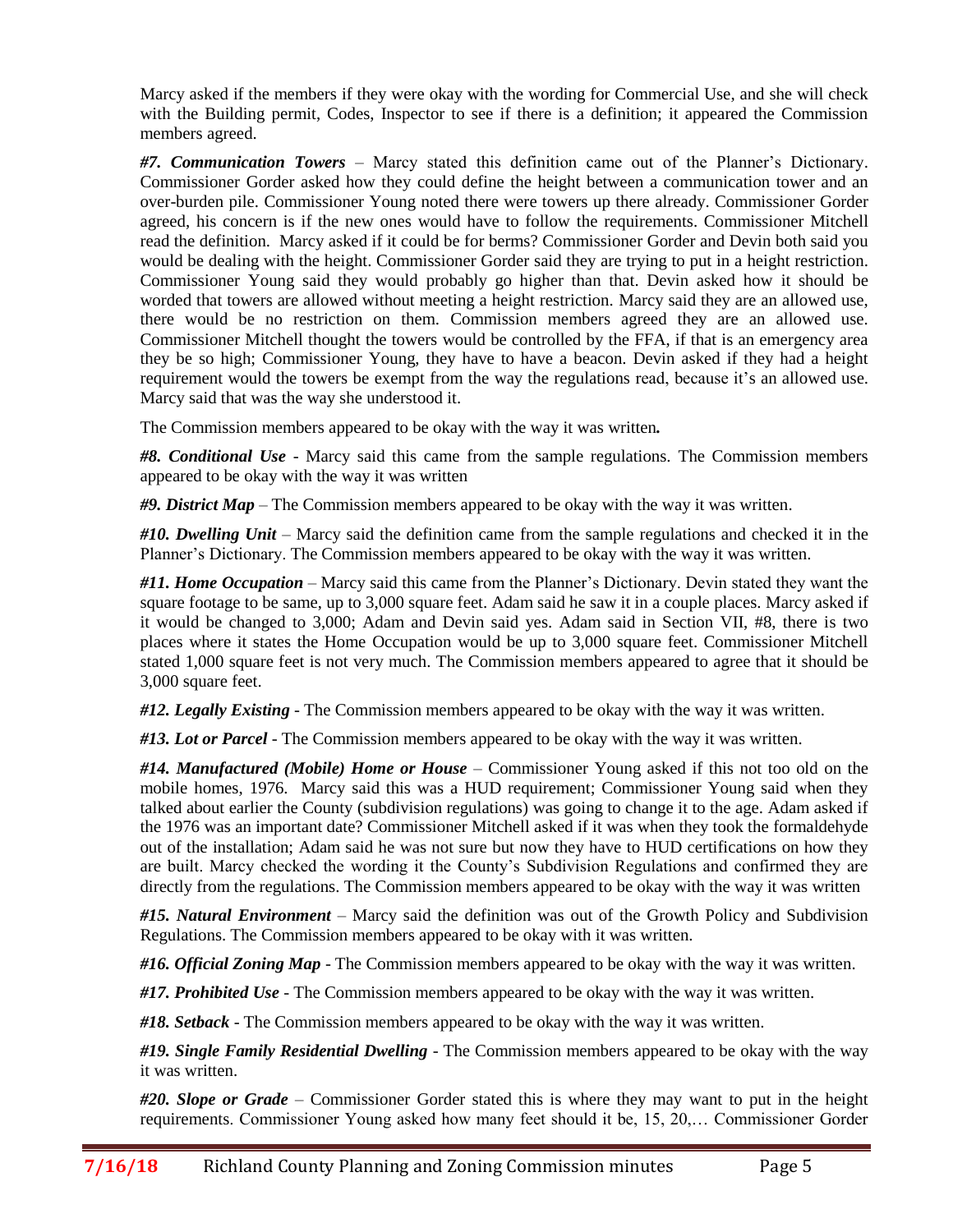said it should be 6:1. Marcy thought she had read somewhere about the percentage of the slopes. Adam asked if anyone knew what the FFA height restriction was up there; Commissioner Gorder is sure they have one. He went on to say that the towers up there have a flashing red light on them, so they must be at a height where they have to have them. Devin thought they could go on a base and have all the other. Adam said it depends on how far away you are from the runway. Devin thought they had a height, a base where you can start. Commissioner Young said you usually can put three stems in, that would be 90 feet. Commissioner Mitchell said the sub is about 25 feet from the ground. Commissioner Young guessed the towers were about 150 to 165 feet. Adam asked if they had to set it up and put it together. Adam asked who's rig it was; Commissioner Mitchell said he couldn't remember, maybe Newfield.

*#21. Structure* - Marcy said going through the regulations, that building and structure mean the same thing, they were identically the same thing. She asked the Commission if they wanted to leave both in or take one out. Commissioner Gorder suggested to take one out; Commissioner Mitchell suggested putting them together, with a slash between them. Devin asked how it was worded throughout it all, when you get to the regulations how is it worded. Marcy said it talks about both; Devin said then we want to keep both. Adam said you could combine, and put "Building or Structure". Marcy clarified then it would say "Building or Structure". The Commission members appeared okay with suggested change. Commissioner Gorder asked if she thought they were word for word; Marcy yes. Commissioner Gorder said the last part of the sentence in Building is not stated in Structure, "which may include an attached decking with having a roof." Marcy agreed they are little different. Adam said it looks like you are calling a building a structure and a structure a building. Marcy asked what definition the Commissioner would rather keep or both of them. She agreed they are not word for word. Commissioner Gorder said then there is Adam's point, when you start out with Building it says "Any structure" and then you read Structure then it says "Any building", he asked if maybe they didn't get switched around. Adam asked if a fence is considered a structure; Commissioner Mitchell said no because it is not "intended for shelter, housing or enclosure of any individual..."; he went on to say that it should be "Building or Structure", and that "Any building or structure…." and including the remaining definition of "Building". Adam said it seems a little confusing, if we use the word be are defining by using the word. Commissioner Gorder asked Tara about #21  $\&$  #5; she thought they could be just combined to be "Building / Structure" then state "Any structure or building…". The Commission members appeared to agree to combine them.

*#22. Use* - The Commission members appeared to be okay with the way it was written.

*#23. Utilities* – Marcy believed this is out of the Subdivision Regulations. The Commission members appeared to be okay with the way it was written

*#24. Variances* - The Commission members appeared to be okay with the way it as written *#25. Oil Well and Facility Pads* - Marcy said this is out of the Subdivision Regulations. The Commission members appeared to be okay with the way it was written.

*#26. Zoning* - The Commission members appeared to be okay with the way it was written.

*#27. Zoning Administrator* - The Commission members appeared okay with it was written.

*#28. Zoning Enforcement Officer* – Marcy said with the Zoning Administrator and Zoning Enforcement Officer allows the County to have two different staff or one person could do both. The Commission members appeared to be okay with the way it was written.

**Section VI. Application of Regulations**: The Commission members appeared to be okay with the way it was written.

# **Section VII. Regulations:**

# *VII-A. Allowed Uses as a Matter of Right:*

*#1.* The Commission members appeared to be okay with the way it was written.

*#2.* The Commission members appeared to be okay with the way it was written.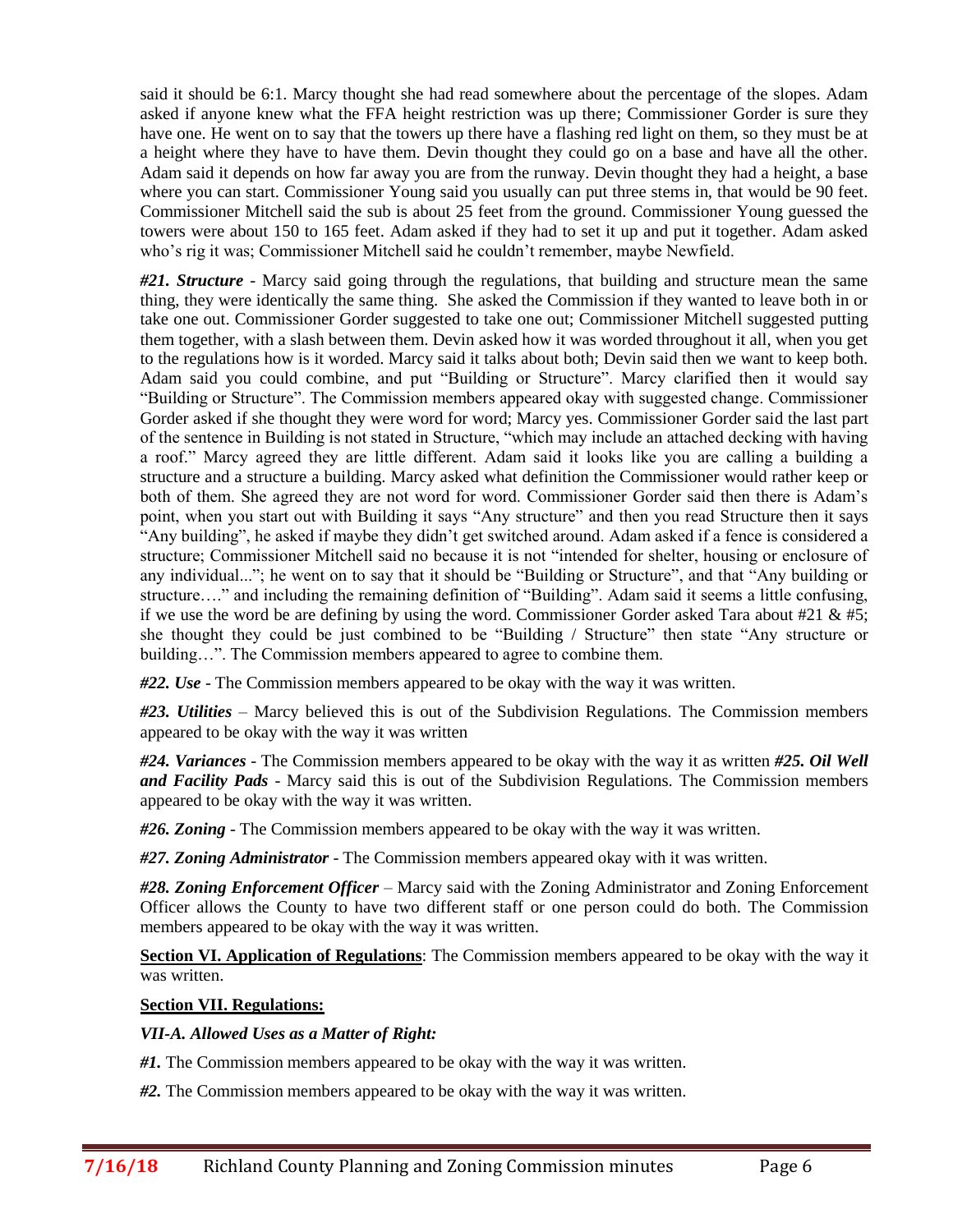*#3.* Commissioner Young asked if the other crops would include alfalfa; Devin thought it should, Marcy agreed it would in include all other crop. Commissioner Young stated maybe like marijuana. Devin asked about solar farm or something similar, like a bunch of solar panels, would it be an allowed use. Marcy stated it's not in the definition of agricultural use, these (#3) would fall under agricultural use; she asked for Tara assistance, solar would be under energy development. Commissioner Young stated if you have pipelines, you wouldn't be putting up solar panels, he checked it out. The Commission members appeared to be okay with the way it was written.

*#4.* Tara said they will have to add to, ""that do not fall under the definition of a large commercial feed operation." to be consistent with the definition. The Commission members appeared to be okay with the way it was written.

*#5.* The Commission members appeared to be okay with the way it was written.

*#6.* The Commission members appeared to be okay with the way it was written.

*#7.* The Commission members appeared to be okay with the way it was written.

*#8.* The Commission members appeared to be okay with the way it was written.

*#9.* The Commission members appeared to be okay with the way it was written.

*#10.* The Commission members appeared to be okay with the way it was written.

*#11.* The Commission members appeared to be okay with the way it was written.

*#12.* The Commission members appeared to be okay with the way it was written.

*#13.* Commissioner Young stated FFA will control them. The Commission members appeared to be okay with the way it was written.

*#14.* Commissioner Gorder asked when the roping arenas got added. Devin said when he talked to JJ, he would like to have it in there. The Commission members appeared to be okay with the way it was written.

# *VII-B Conditional Uses (Must Meet Condition Use Criteria):*

*#1.* The Commission members appeared to be okay with the way it was written.

*#2.* The Commission members appeared to be okay with the way it was written.

*#3.* The Commission members appeared to be okay with the way it was written.

*#4.* The Commission members appeared to be okay with the way it was written.

*#5.* The Commission members appeared to be okay with the way it was written.

*#6.* The Commission members appeared to be okay with the way it was written.

*#7.* The Commission members appeared to be okay with the way it was written.

*#8.* The Commission members appeared to be okay with the way it was written.

*#9.* The Commission members appeared to be okay with the way it was written.

*#10.* The Commission members appeared to be okay with the way it was written.

*#11.* Adam asked how you would differentiate between this and a gravel pit. Marcy asked Tara during one of the conversations they had on the gravel pits, that it falls under mineral rights. Marcy asked if they should leave it or remove it. Devin said during the meetings with the land owners they wanted to go grab some gravel they could, to put it on their roads, and that's why the commercial use was added. Commissioner Gorder thought DEQ had a set amount a farmer/rancher could take; Adam agreed, that you are allowed to take 10,000 tons out of your land before you have to get a permit for it if it is for your personal use. Marcy said this was in one of the sample regulations.

Tara said for Part 1 Zoning you can regulate gravel, Part 2 County imposed zoning you can put a bunch of conditions on how you can regulate gravel pits. It is fine the why it is in the Conditional Uses, why did we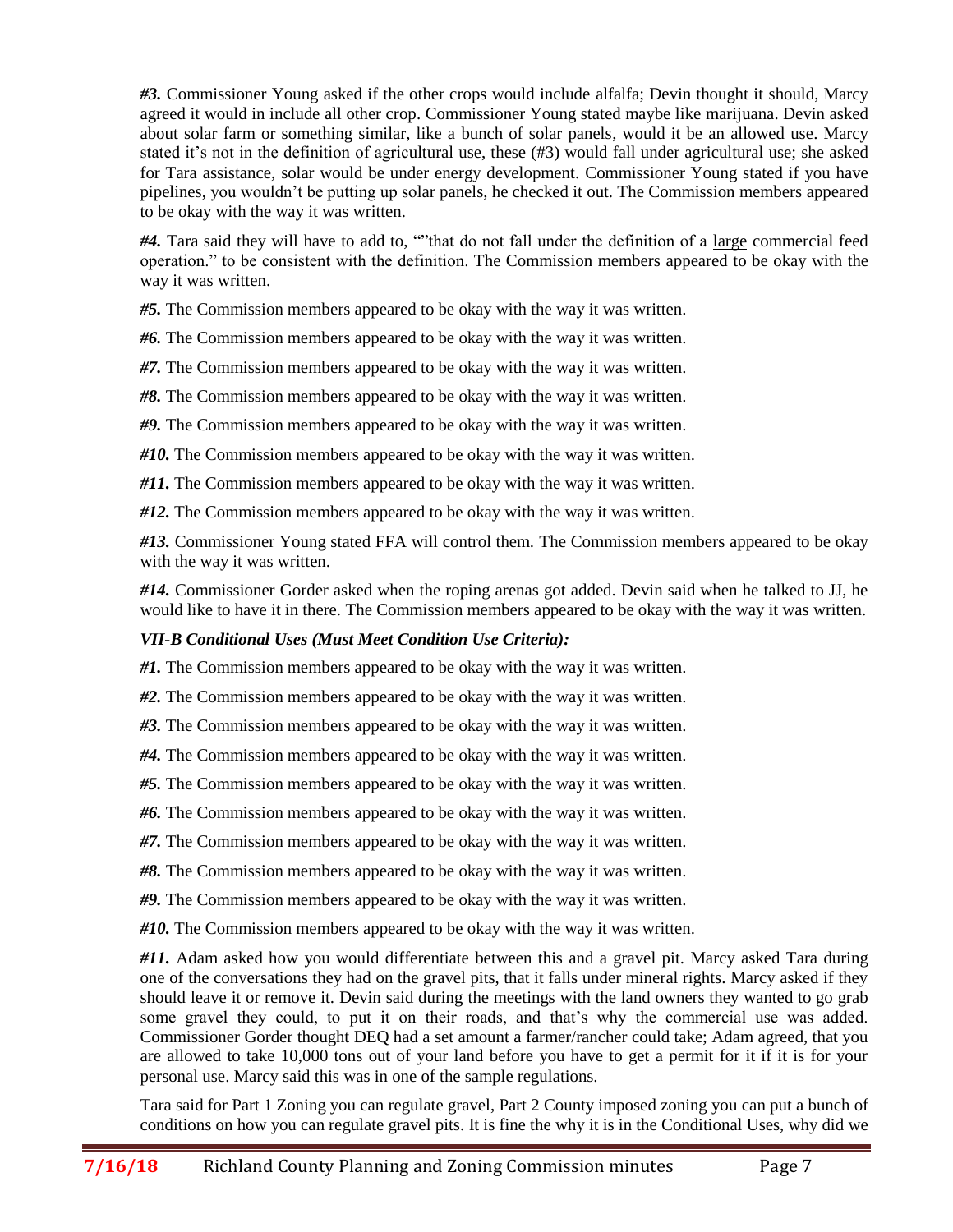have the way it is in the Allowed Uses, why was "removal for on-site uses" crossed out and then added to Conditional Use for commercial. She likes the way it is written in the Conditional Uses, but in the Allowed Uses the on-site should be put back in. Marcy said the gravel pits in the Allowed Uses, if she remembered right, in the meetings with the landowners, like Devin was saying that if they want to extract gravel out of their owner property they could and move it around, without any issues cropping up. Tara said they could use on their own property, they can give it away, they just couldn't sell it or trade it without getting a conditional use permit; both Devin and Marcy agreed. Marcy asked if this would work? Tara thought it should say "gravel removal for personal use" in the Allowed Uses because then you would have distinction between the gravel for your uses but if you are going to see it then it requires a conditional use permit. Adam said he was okay with it the change, he thought it should been clarified more.

The Commission members appeared okay with making the change.

*VII-C. Existing Uses:* The Commission members appeared to be okay with the way it was written.

*VII-D. Prohibited Uses:* Devin asked if they could go ahead and add things in, they had talked about things adult entertainment and facilities like that; now we are talking about structure over a certain height. Would that fall under prohibited uses; Marcy it could.

Tara said if the Commission is going to do things like setbacks under prohibited, she thought it would be fine, it could become problematic if they start saying they don't want certain activities in the zoned area, and start listing them out. They would have to be very careful they are not in any way listing anything that could be found discriminatory or violate someone's 1<sup>st</sup> Amendment Rights, free speech. It's much cleaner to just leave it as it is now, if it's not an Allowed Use or Conditional Use Permit then it would be a Prohibited Use; they would need to allow medical marijuana. She then said but they have "All other Commercial". Commissioner Young noted the commercial greenhouses on #4, that would take care of the medical marijuana.

Tara said she did not know, that she would like them to talk it a little bit more about it, there is the broad statements for "all other commercial" and "all other industrial" that would pick up almost anything. Devin stated in talking about the structure over 50 feet. Tara said she would be okay with that since it would not be discriminatory of someone personal rights. She wanted the Commission to know that right now with the way the regulations were written that if she moved to Richland County and opened up a strip club and it's a commercial business in the zoning district all she would have to do is come in and get a Conditional Use Permit.

Adam didn't know if there would be any way they could say no to those things. Marcy said if they identify them as prohibited use, then yes they could. Tara said yes they could, but they would need to be a little bit careful, she is concerned about medical marijuana dispensaries, there are people who are disabled and have to have marijuana card. They would need to be careful so they are not discriminating against them if they are in the zoning district, that's one she cautioned the Commission about not allowing. They could prohibit uses that may include strip joints, whatever they want to name it. Every time they get somewhere where your zoning regulations say that the regulations are discriminatory then they may lose that part of it, but not all of them just those particular requirements. Marcy stated Commissioner Young suggested one prohibit uses be adult entertainment; Tara said she would not have a problem with that.

Marcy said in one of the landowners comments had a few suggestions on the prohibit uses, one was the landfill, they wanted to know why they couldn't prohibit it, she asked Tara to explain. Tara said it would look like the whole intent of creating the zoning district and regulations is to prevent the landfill and she thought it would give them (landfill) a better foot in the door to try to sue the County over the regulations. She's not saying they would be successful, she didn't know why the County would want to give them a reason to sue, what she was saying is that by saying no landfill it would start the fight. Commissioner Mitchell said because they would be targeting them; Tara agreed.

Marcy asked if they could put junk yards or if it was close to a landfill definition; Tara said no they are not called a landfill they would be called an automobile wrecking yard or facility, something like that, it's not the same as the landfill. Tara stated she would recommend the Commission include definitions for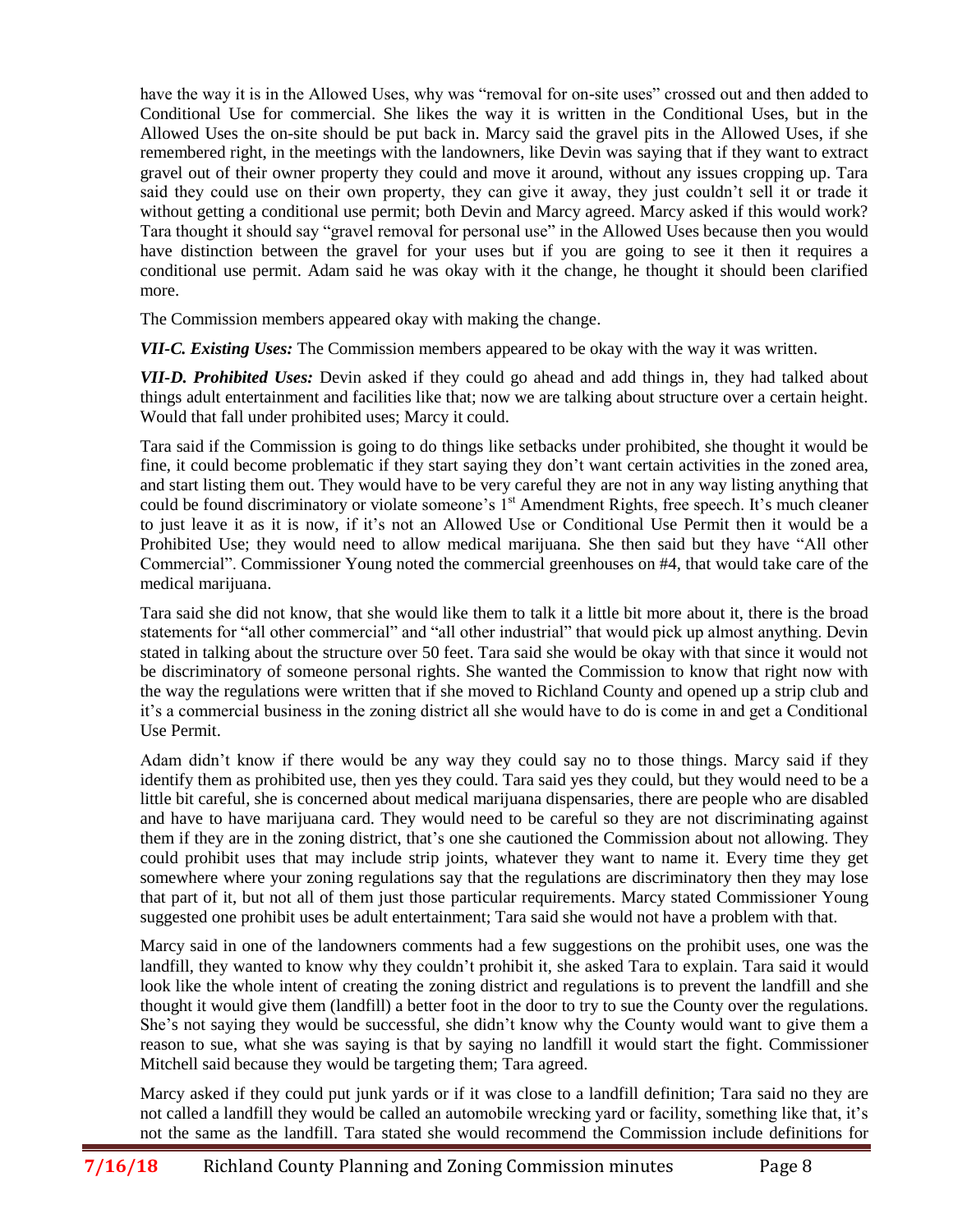any prohibit they wanted to include. Devin said he would be okay with prohibiting junk yards. Marcy asked the other members. Commissioner Gorder agreed, he asked what a definition of a junk yard would be, so many vehicles on a piece of property; Devin included that doesn't run? Commissioner Mitchell thought they already had something, that after they had so many they would be required to get a junk yard license. Marcy said DEQ may have some requirements on it, or definitions; she said she would check into it and come up with some definitions. Commissioner Mitchell said there is some kind of number you would have to have DEQ permission; he thought it might be over 6, he wasn't sure. Marcy looked at the definitions in the Planner's Dictionary and could not find one that worked, she will do some research in the Montana statutes.

The Commission members appeared okay with adding both and to include a definition.

*VII-E. Density:* Marcy said this would allow them to have their primary residential with four additional dwelling units as long they were within 20 acres. The utility lots could not be less than one acre; so if a utility company wanted to create another lot in the district they would to have their lots be one acre.

Marcy noted that under the Land Division the smallest a lot can be is 2.5 acres.

Adam thought the density would then be one structure per 4 acres. Commissioner Young asked if they would not have to go through subdivision review. Marcy said yes, they still have to meet the County regulations, including buildings lease or rent. If they have their primary residential and four additional dwelling units and they lease or rent out the dwelling units then they would fall under the Buildings for Lease or Rent Regulations.

Devin asked if a farmer/rancher wanted to build a Quonset or something for tractors that's' over 3,000 square feet, that's an allowed use? Marcy agreed that was how she understood it, the only one that would be restricted, is the size of a Home Occupation.

Adam asked if they can have lots less than 20 acres, but they can't put a house on it? Marcy, yes they can have a lot less than 20, they just can't have more than one (dwelling unit) unless it's over 20 acres. Adam asked Marcy to clarify it.

Marcy explained that if someone had their primary residential house there and they wanted to put in 5 more, under these regulations it's only 4 more housing units and rent them out, without subdividing, they can do it, it would be reviewed under the Buildings for Lease or Rent Regulations, but they would be allowed to have them, but the limit and number of acreage they would have to have to be allowed to do it they need to have 20 acres.

Adam asked what if they only wanted to put one additional house, then they would need to have 8 acres. Marcy said the smallest the lot size would be 2.5 acres, she said even if they had 20 acres they could put just one house on it that would be allowed; she asked Adam if she understood what he was asking.

Commissioner Gorder asked if the 2.5 acres defines the house with a well and setbacks for sewer; Marcy, that's the way she understood it. Commissioner Gorder said she mentioned something about more than 20 acres. Marcy said yes, the lots can go larger; the smallest lot size would be is 2.5 acres. Commissioner Gorder said as long as they had 20 acres they could have one primary and four additional dwelling units. Marcy said with the 2.5 acres or anything less than 20 acres they could only have one, their primary residents on it. Adam said if they wanted one primary residents then wanted their kids to have another house on their property, they could do that with 8 acres or would they have to have 20 acres no matter how many house they put on it. Marcy said 20, that was the way she understood it. Adam said that really isn't what the Density is then. The way he reads it is that there is one unit per 4 acres; they can have 5 units on 20 acres. Commissioner Young agreed with Adam they could have up to four additional units. Marcy said it would need to be defined (better) if that was the way they understood it.

Commissioner Gorder asked Adam to explain it. Adam said what the Density really was saying is one unit per 4 acres, so what he's wondering is what if they don't want four houses, they only want one or two, do they need just 4 acres per house up to 20 acres; or is it set in stone the 20 acres and if they have less than 20 or can they only have one house on it.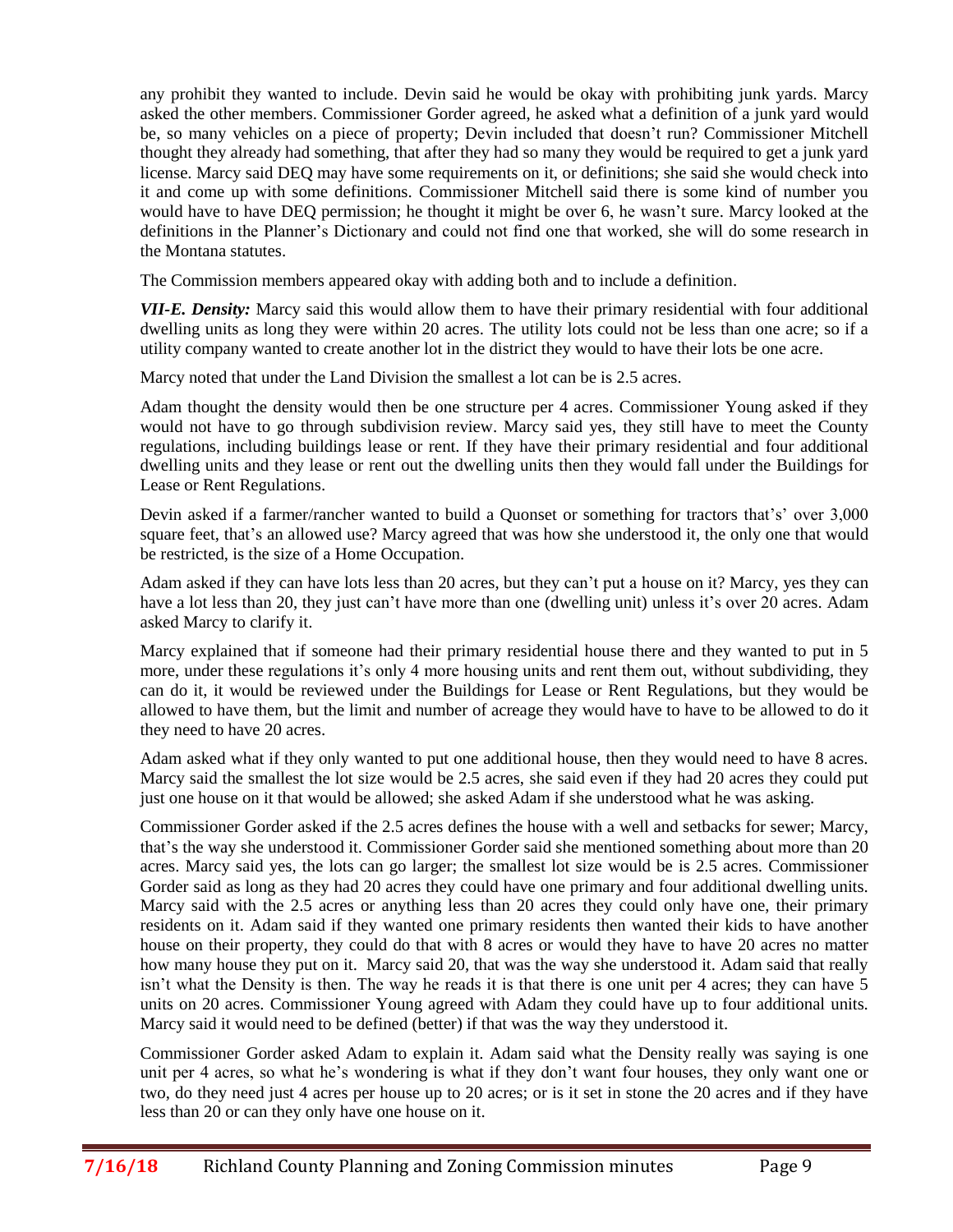Marcy explained the discussion the landowners had on it, how many additional units they wanted if they wanted their in-laws, farmhands, or whoever to stay in any additional housing, how many extra units they would want on their property; the 20 acres was from a sample regulations, so it is not set, it is something for the Zoning Commission to discuss and change if they wanted. If they wanted to say no more than one primary residential unit and four additional dwelling units on 20 acres or 4 acres for every dwelling up to four additional dwelling units, and not to go over four additional units. She can work on the wording to change it to where it would meet that. Commissioner Young agreed. Marcy asked if the Commission would like her to work on the wording then bring it back; Adam agreed.

Commissioner Gorder asked if the wording would carry over to the next one where talked about boundary line adjustments, the 2.5 acres. Marcy said no that would be different; it's Land Division, so if they had a land division and do a boundary line adjustment. The Land Division and the Density are two different things. The Land Division only allows them to create a lot that's not less than 2.5 acres, except for a utility site which would be one acre. If they did do a boundary line relocation they couldn't go smaller than 2.5 acres.

*VII-F. Lighting:* Commissioner Young said they should follow the same code everyone else is, the ones that don't shine up. Marcy said she believed part of the definition came from the Planner's Dictionary. Commissioner Young said he didn't find the type of wording that was used for the subdivisions. Marcy said it does have the shielded and downward directed. Commissioner Gorder said that it had a name for it; Marcy and Adam both said Dark Skies; Commissioner Gorder agreed. Marcy said when one of the Planners was reviewing an application (subdivision) he researched it and found there was no State requirement, she didn't recall the name of the application.

Commissioner Gorder asked Tara, he thought it was under her advice a couple of years ago to put it in there; Commissioner Young and Mitchell agreed. Tara said it was when they were looking at updating the subdivision regulations, there is no State law that they could adopt. It's more zoning when you start doing lighting, and that's what she believed she told them then, it is zoning when they are regulating lighting. Commissioner Gorder said he thought that this was zoning; Commissioner Mitchell said that's what they're doing right now; Adam agreed. Commissioner Gorder asked if she had the term handy they used for Dark Skies; Tara, no. Marcy said she can check on it; Commissioner Young and Commissioner Mitchell agreed. Commissioner Mitchell said it was some kind of the UFO code, so it the lights don't shine up.

Devin noted that "unless required by State and local requirements" was added because at night when they are running their loaders they wanted to be able to operate at night, and they are talking about putting in working hours so that kind contradicts all that, that was what Chris brought up. Marcy said there are different types of lights that they would use during construction which included the strobe lights; and this way if there was any State law requirements they would have to meet them or local requirements. Adam suggested to even "Federal" because the beacons on the top of the communication towers are federal regulated.

*VII-G. Land Division:* Marcy asked if the Commission was okay with the Land Division at 2.5 acres. Commissioner Mitchell indicated he was. Commission Gorder thought it should match the Density, because the way Adam explained it, it should be 4 acres per unit, because the top one Density says if they put five units on the 20 acres and if you divide it by 5 it's 4 acres per unit. Marcy asked if the Commission would like to change to 4 acres. Commissioner Young asked if you would then change the boundary line adjustment to 4 acres; Marcy yes. Commissioner Gorder stated to keep it the same.

Adam asked how they came up with the 2.5; Marcy it's what the landowners discussed at the meetings. He asked if they could just move the Density, if that's what the landowners wanted for the smallest parcel, the Density could be one unit per 2.5 acres. Marcy said she could work with it. Commissioner Gorder said to include the 5 units. Adam said they should at least match.

Marcy suggested adding the utility site in the Land Division; Adam agreed. She asked if the Commission was okay with making the changes in Density to be consistent with the Land Division at 2.5 acres for each unit. The members appeared to agree.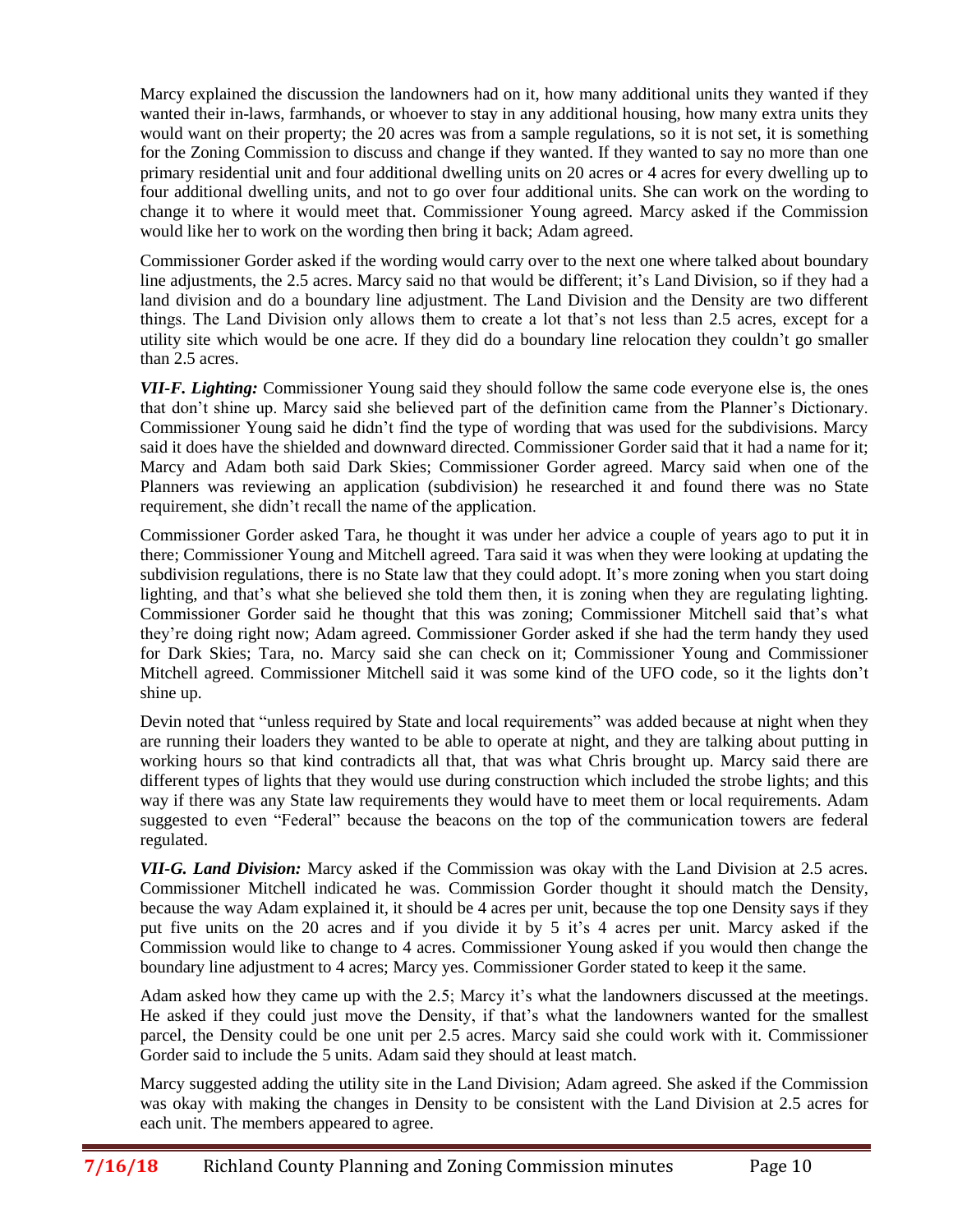# **Section VIII. Existing Non-Conforming Uses and Lots:**

*VIII-A. Intent:* Marcy said this is where any existing non-conforming uses would be grandfathered in. The Commission members appeared to be okay with the way it was written.

*VIII-B. Existing Nonconforming Lots of Record:* Marcy noted the boundary line adjustments acreage would remain at 2.5 acres. The Commission members appeared to be okay with the way it as written.

*VIII-C. Existing Nonconforming Uses of Land:* Marcy asked if the Commission would be okay with (c) stating three years; it was listed as one year, but they (landfill representative) said there is times it would not be possible to get it completed within one year, but the landowners did not want to leave it open for more than that in case it (any application) didn't get completed.

Adam asked if there were any existing non-conforming uses in the zoned area. Commissioner Mitchell asked if three years would give them enough time.

Marcy stated the only site she had any concerns with when looking at the zoned area, she hasn't been up there and not real familiar with the area, would be the Waldo property, if it was going to fit in with the regulations or not. If they change anything then within 3 years they would have meet the regulations, if they don't change anything they would be grandfathered in. Devin said he is not sure what's going on there, he (Waldo's) live in Washington and his son lives in Miles City.

Adam, Commissioner Mitchell and Commissioner Gorder agreed three years would be okay. The rest of the Commission members appeared to be okay with the way it was written.

#### **Section IX. Conditional Uses:**

*IX-A. Intent:* The Commission members appeared to be okay with the way it was written.

*IX-B. Conditional Use Requirements:* Marcy noted the landowners wanted to include the school bus stops in (c), she agreed since it was discussed at the public hearing. Then on (e) there was some discussion on the hours of operation; she read what was written and noted the hours were defined. Commissioner Mitchell said he would like it to say sunup to sundown, half an hour before sunrise and a half hour after sunset. Marcy asked if that included winter hours; Commissioner Mitchell, yes it would be 5pm. Marcy said the sun sets at 4 – 4:30, Commissioner Mitchell said the half hour would give them till 5pm. Commissioner Young said then they could begin at 4am. Stephanie said it would give them longer hours in the summer. Adam stated they could work until 10pm; Devin agreed. Stephanie questioned if that is what they want. Commissioner Mitchell said most people are up until 10pm in the summer.

Commissioner Young suggested leaving it as written because it would give them a 13 hour work day. Commissioner Gorder said he liked defined hours. Adam stated it seemed standard, most construction projects, he's been involved with lets them start work about 6am and go till 6 or 7pm. Commissioner Mitchell said they usually got their equipment fired up at 6:30am.

Marcy noted in the meetings with the landowners, there was one person who spoke out against it because if they put in the hours of operation it would limit their business hours, they are in the oilfield business, and the oil wells are an allowed use that run 24/7. She noted that it came from the landfill representative.

Marcy said to keep in mind when they (applicant) comes in for a variance, she asked Tara for assistance, the variances that they can apply for is for only the "Density, Lighting, and Land Division", anything else in the regulations they would not be able to apply for a variance from.

Commissioner Mitchell noted that as a contractor, if he's out there building and says they are going to work until 8:30pm then quit at 9pm, he would working past 7pm, who would stop him. Marcy said when the regulations are in place (adopted) the Zoning Enforcement Officer or Zoning Administrator will need make sure they abide by the regulations. So if there is complaints received that they are operating after hours, the staff would have to go out and investigate it. Commissioner Mitchell said they would have to put out a ceased and desist order on them. Devin asked if the two house, Kale's and his, and wanted to shilling their house and started before 6am, he heard it a mile away. Adam said it sounds like construction repairs to him. Stephanie noted that someone would have to report it. Commissioner Mitchell stated they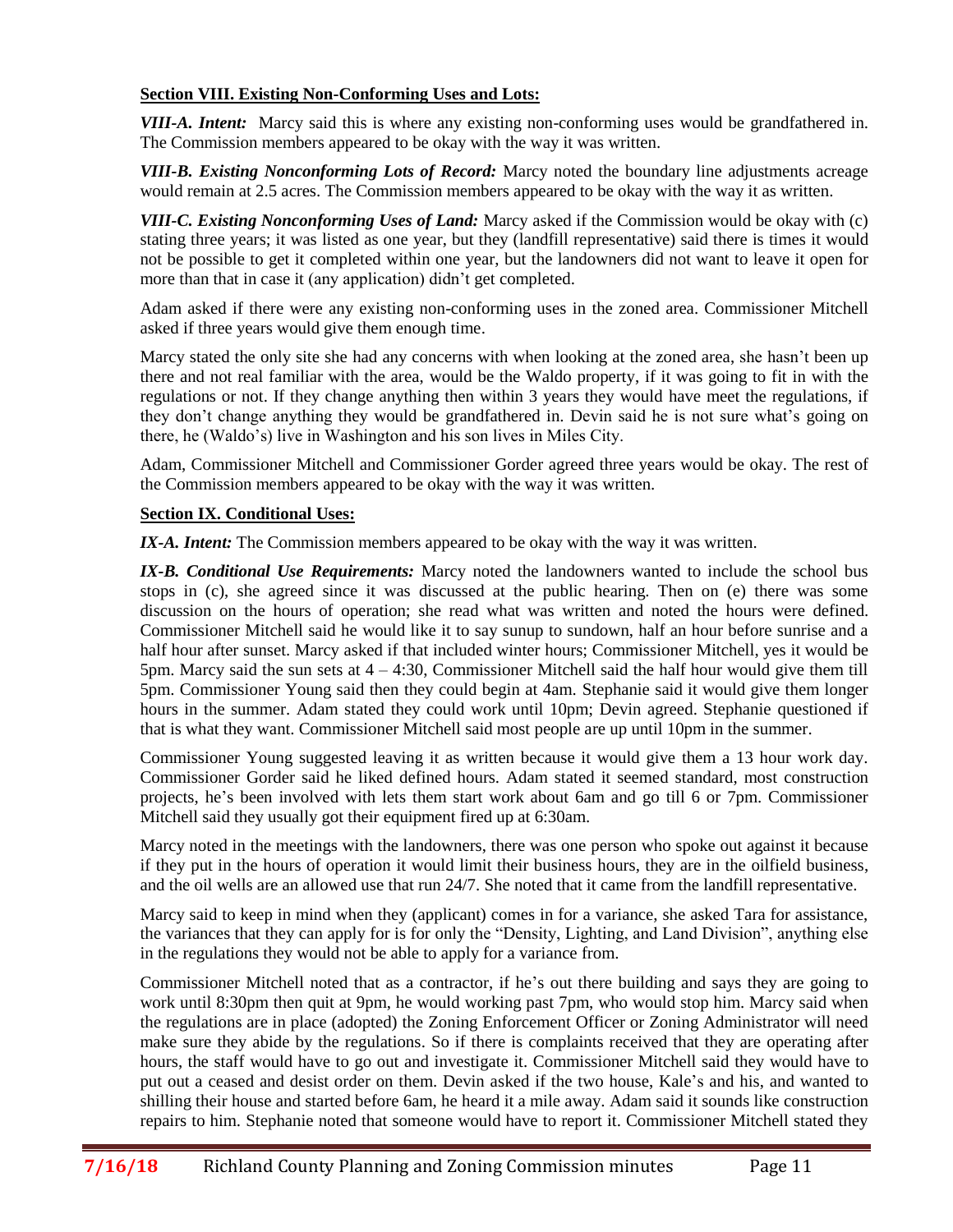would have to act on it. Marcy stated unless the County wanted her out there every day making sure they stay within their business hours. Adam asked if it was normal to limit construction?

Commissioner Mitchell stated they couldn't work in the city limits until 7 am. Commissioner Young stated a Fire Department is 24/7 in the big cities; Adam said and mostly at night time. Commissioner Mitchell said he didn't remember that it was 7am in the city and on Sunday not till 8am. When cutting his trees down he was told it wasn't going to happen at 6am on Sunday. Stephanie said she felt the more leeway in here, the more leeway they would take and would make hard for those living out there. Commissioner Mitchell said he is fine with hours, 6-7. He asked if this would be same for the farmers or would they be exempt? Devin said if you are tilling out in the field it would be exempt. Commissioner Mitchell asked about if it was a feedlot; Devin said if it was a large then they would have to abide by it.

Marcy said this was a question she had asked Tara previously in one of their conversations about this, or in an email. Marcy asked Tara if it was an allowed use and would they have to follow the regulations for a conditional use? Tara said no, it's those that are required to have a Conditional Use Permit would be subject to the condition use requirements. Devin asked for example if he was building a barn, he would not have to follow the time for construction, Marcy if he is an allowed use.

Commissioner Young stated farmers expect again; Marcy said it would also be the Home Occupation (under 3,000 sq ft), gravel pit (for personal use) public utility, oil well pads, churches, libraries, communication towers, roping arena; all of those that are allowed, any time they have anything going on they would be exempt from the requirements.

Stephanie asked where the closest house was located from where the landfill was going to be. Devin stated his and Kale's, but the Thiel Subdivision is the closest, the house is about a half mile away. Stephanie said as a mother, 6am is pretty early if you have little kids, was there something loud enough that they would wake-up little kids; would they want to go 7am and give them later at night. Is there any house close that they would wake-up any kids. Devin said outside of the zone it would be about a half mile from the end, he was not sure what would be loud. Stephanie stated so it might not be. Adam said they might hear a piece of equipment running. Stephanie said that was her question. Devin thought they might hear beeping. Marcy drew their attention to the map provided to the Commission that showed the location of the houses. She noted from what she understood the landfill is proposed in Sections 24 & 29. Stephanie asked Devin if he thought if there would be anything loud enough, Adam didn't think there would be. Adam said there should not be anything they could hear inside a house. Commissioner Gorder said he was more worried about waking the mother up.

Marcy asked if the Commission was okay with the 6am-7pm or would they want to change it. The Commission members appeared to be okay with the way it was written.

Marcy said the change shown for (g) is per the Weed District requirements, it's out of the Subdivision Regulations. Commissioner Mitchell asked if it was on a final plat. Marcy said there would not be a final plat; for example, if the landfill put an application in they would have to have a signed and notarized Noxious Weed Management Plan in place. Commissioner Mitchell said he did not have problem with it.

The Commission members appeared okay with the way the Conditional Use Requirements as written.

*IX-C. Conditional Use Application:* The Commission members appeared to be okay with the way it was written.

# *IX-C-1. Conditional Use Application Requirements:*

Marcy said there was a question (landowner meetings) on the traffic study that it should be done by an engineer, so the new portion added is from the County Subdivision Regulations. Adam asked if anyone knew, there is not lot of literature on the trip generation out there, that the rule of thumb is a single family house generates 10 trips per day. Marcy said she thought a single family was 8. Adam said it's anywhere between 8 - 12 trips; he went on to say so anything over a single would need to have a traffic study done by a licensed engineer. Commissioner Mitchell asked if it was true (10 trips). Adam said coming and going from your home counts as two trips. Commissioner Mitchell said so if there are two of you that would be four a day; Stephanie asked about lunch hour; Marcy said after work when you get home,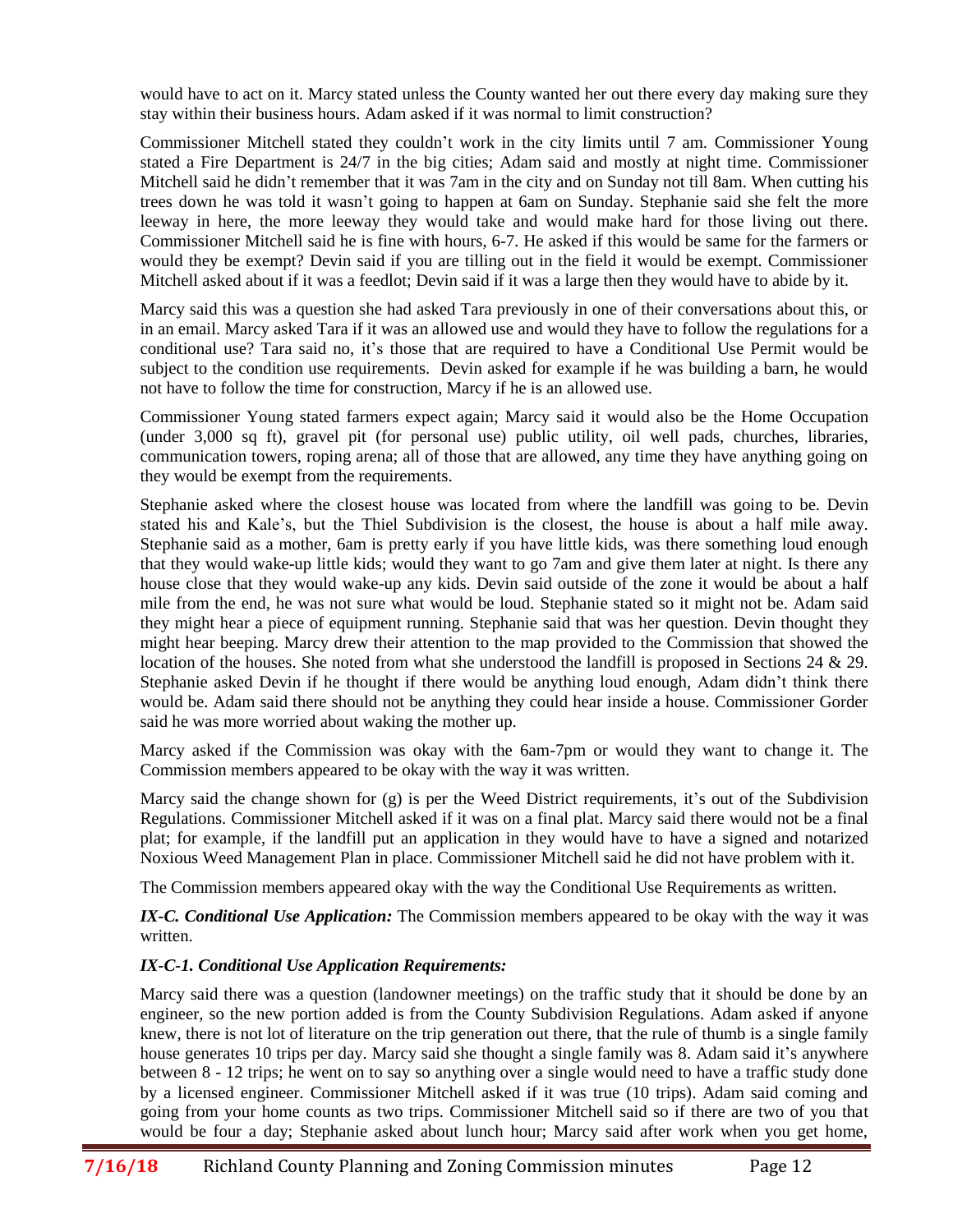realize you need something from the grocery store. Commissioner Young said now you are up to 8, then there is a night meeting they might have to go to, then if they have 2 or 3 kids driving their own vehicle. Devin asked if single family residents would be exempt; Adam yes. Marcy said this requirement would only be for those that apply for a Conditional Use Permits, not the Allowed Uses.

Marcy asked if the Commission was looking at the tracking comments, the one for "additional information that could be required" there is certain things as a Zoning Administrator is not qualified to look at, it would be required they provide comments from DEQ, that could be any Federal or State agency, and they would have meet those approvals. Commissioner Mitchell asked what the additional information is in #11.

Adam asked like #6, does it mean that they just need their water quantity and quality tests analyzed by the Sanitarian's office. Marcy asked if the Sanitarian would be qualified to do this. Commissioner Mitchell said he was not sure, but was guessing so. Marcy said she would check with the Sanitarian to see how it'd be handled. Commissioner Gorder believed they'd just send them off; Marcy was thinking the same thing. Adam said so they go to the Sanitarian Office, ask for them to look at their water samples or do they send them off to a third party.

Adam asked if there was a Conditional Use Application Form; Marcy said she's generating one, it will be a draft, she's using samples from a couple of other counties, she will put one together then bring it to the Commission to look at.

Adam asked about the requirement for current and previous deed. Marcy said it would provide a track of history, for any restrictions on the property, and that sometimes the deeds may have an agricultural covenant. She had seen one where it was in the deed, not on a plat. And it would show any other restrictions they placed on the property and if there is then they would have to follow the deed restrictions that are in place. Marcy said they still have to meet all the State and local requirements, so if there is restriction on the property then they may not be able to do what they want on the property. She said the 20 years she added, she was comfortable with the 20 year period, or maybe they should go back further.

Adam asked if twenty years from now, is 20 years going to be enough. Marcy asked if they wanted to put a year on it. Tara suggested using July 1, 1973 because it's when Montana Subdivision and Platting Act was enacted, so they would see things like agricultural covenants, family transfers, or boundary line adjustments after July 1, 1973. Commissioner Mitchell asked if anything happened between now and then would it be recorded at the Clerk & Record Office; Tara agreed. She stated before July 1, 1973 they didn't have the Subdivision and Platting Act, it would be hard to do anything about what they did prior to 1973. Commissioner Mitchell stated he like the 20 years. Marcy agreed with Tara to go with July 1, 1973, because if they have the 20 years, is it 20 years from the date they bring an application in or is it the year the "regulations" would be adopted. Commissioner Mitchell asked Adam if that was his point, Adam said no, but he can see the reason why they would want to go with 1973, he doesn't know if it is the Planning & Zoning responsibility, he guessed it was their responsibility, to make sure they can actually do what they want to on their land. Tara agreed, if there was an agricultural covenant on the property and they wanted to do something else, like commercial, then they would have lift it through the subdivision review process first. Adam agreed with Tara on the date. The Commission members agreed to change the years to the July 1, 1973 date.

Marcy asked if there were any other comments on the requirements. Stephanie asked if the County Attorney would have to check the legal documents when the County Commissioners ask for it. Adam said this was the one he had emailed Marcy about, if they were an advisor board or a regulatory board. Tara said that should not say County Commissioners; Marcy, it should the Planning and Zoning Commission, Tara agreed. Marcy asked Adam to explain about the question he had asked.

Adam said he asked Marcy if they were an advisory board to the Commissioners, or if they were a regulatory board, meaning they didn't just make a recommendation to the Commissioners; he asked because it seemed like the County Commissioner were just involved in decision and it wasn't clear in the Montana code or these regulations, or the Bylaws. Marcy said the "Appeals Process" should clarify it, if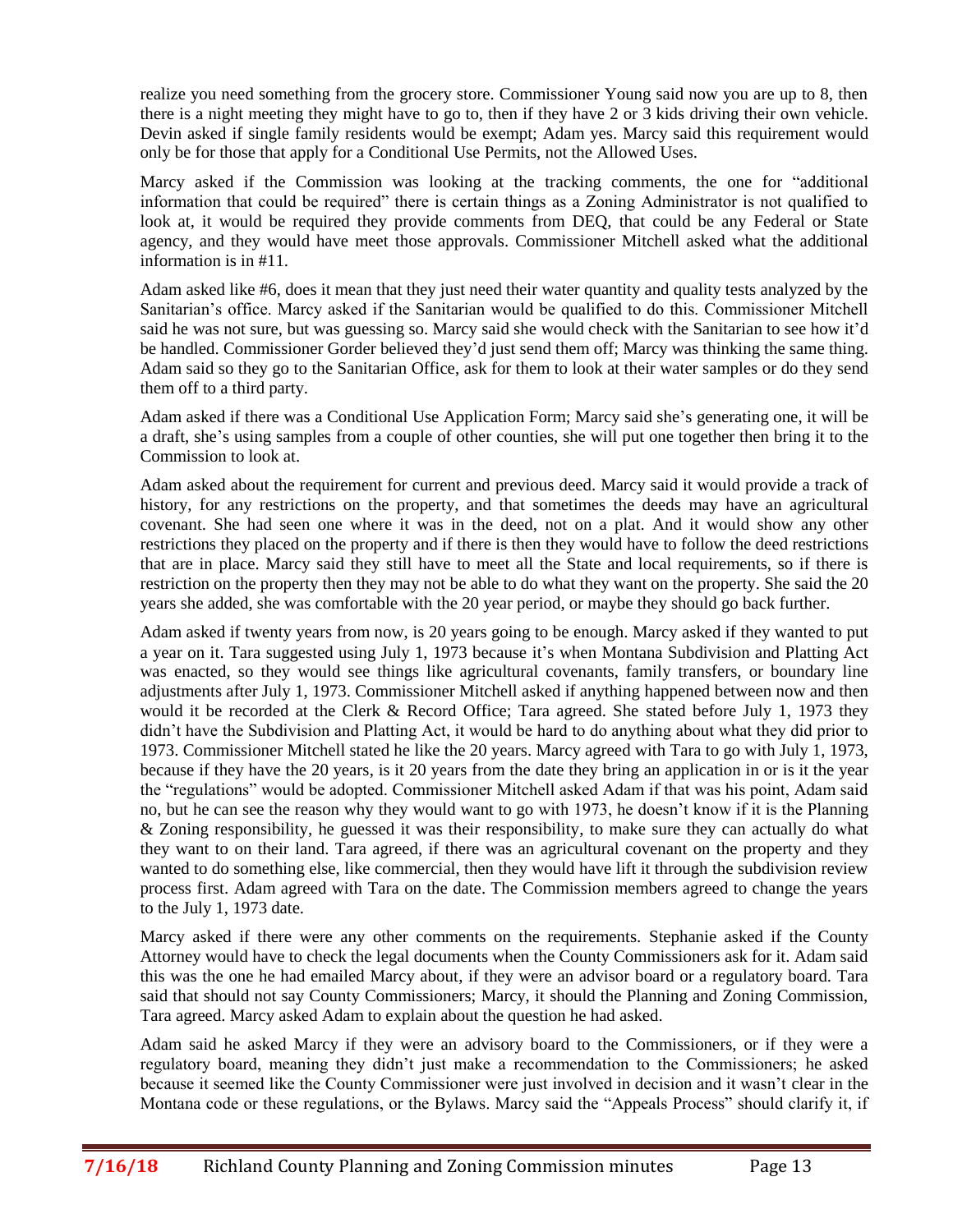not we need to take a look at and make sure it does. Adam said so the answer was they are a regulatory board.

# *IX-D. Conditional Use Procedure:*

# *IX-D-1. Review Timeline for Submittal:*

Adam said he knew someone would ask at some point, that it doesn't have a timeline defined for when after you (Zoning Administator) notifies them when the application is complete; if you're talking about a conditional use permit, and they submit a complete application to you what happens after that. Marcy said it would go to the Planning and Zoning Commission, public hearing, and the Planning and Zoning Commission is the one who approves the application, whatever conditions were set then they would have to meet those conditions, once they met conditions then a Conditional Use Permit would be issued. Adam asked if something could be added that lets them know what would happen afterwards.

Marcy said if they continue going through the regulations, it should explain it. Commissioner Gorder said it states "the process shall be repeated until all of the specific reasons found…", he asked Adam if this was what he was asking for. Adam said he was just wondering if they would think that after the 20 days that they're going to get a permit when they are notified it's complete, not that they would, with the two week notice for a public hearing.

Marcy said there's Planner's review time, then the staff report, then there's public hearing, the approval criteria, then the Zoning Commission holds the public hearing, so the approval criteria is what the Planning and Zoning Commissions will look at. She went on to say then if they transfer ownership there's that section, then there's the time limits for the conditional use permit they would, to satisfy all the conditions to get the Conditional Use Permit. She asked Adam if that answered his question; he agreed.

# *IX-D-2. Zoning Administrator's Report to the Planning and Zoning Commission:*

Marcy asked the Commission to consider Section IX-D-2(a), she read the requirement, the Staff comments on the statement, and that if it was required would this put the burden on the County to monitor and enforce. She asked if this was something the County wanted to take on. Commissioner Gorder thinks the burden of this whole thing is on the County. Marcy said each of the requirements that are added she asked if the Commission is willing to make sure they are done. Commissioner Gorder asked it is the job of the Administrator, isn't it. Marcy asked the Commission to also think about the cost. Commissioner Gorder said he knew that it going to cost, they are going to have to send the Sanitation, Public Work, etc. out.

Adam asked if the Planning and Zoning Commission is qualified to ask for this data. Marcy said they can ask for it, but does the County have staff who understands the data and information; Adam agreed. She went on to state, if not, hiring a third party to do it, is the County willing to pay for those services. Commissioner Gorder asked if she was saying she can't do both jobs. Marcy asked, ground water monitoring? Commissioner Gorder said she going to push it off to the Department that's going to need to look at. Marcy stated if they are qualified, that is what we need to make sure if the Sanitarian is qualified, if not, then the County would have to hire a third party person to do it. Commissioner Gorder asked Tara if there were any other Counties that initiated the zoning that have run into this. Marcy explained on the bottom of page 21, whether or not doing periodical testing for ground water, quality and quantity would the burden be on the County for the expenses. Tara said the County is requiring a collection of surface and ground water that is done by a third party; she didn't think the County would be qualified to do ground water quality testing. Commissioner Mitchell asked if they could pass this fee onto the conditional use permit user, can't they hire the third party and they pay the bill. Marcy said this would be ongoing for the life of the facility.

Commissioner Mitchell stated when they had theirs out at Mitchells they had to pay for it, they had to have it tested every three months on all twelve wells, they paid for it but it was a requirement by DEO, they suggested old Rubus, so they used him. He asked if the County couldn;t do the same thing? Marcy asked Tara if they could ask for the funds under the Security? Tara agreed, she said because they would not get repaid unless they have some way to get the money. Commissioner Mitchell said tax assessment.